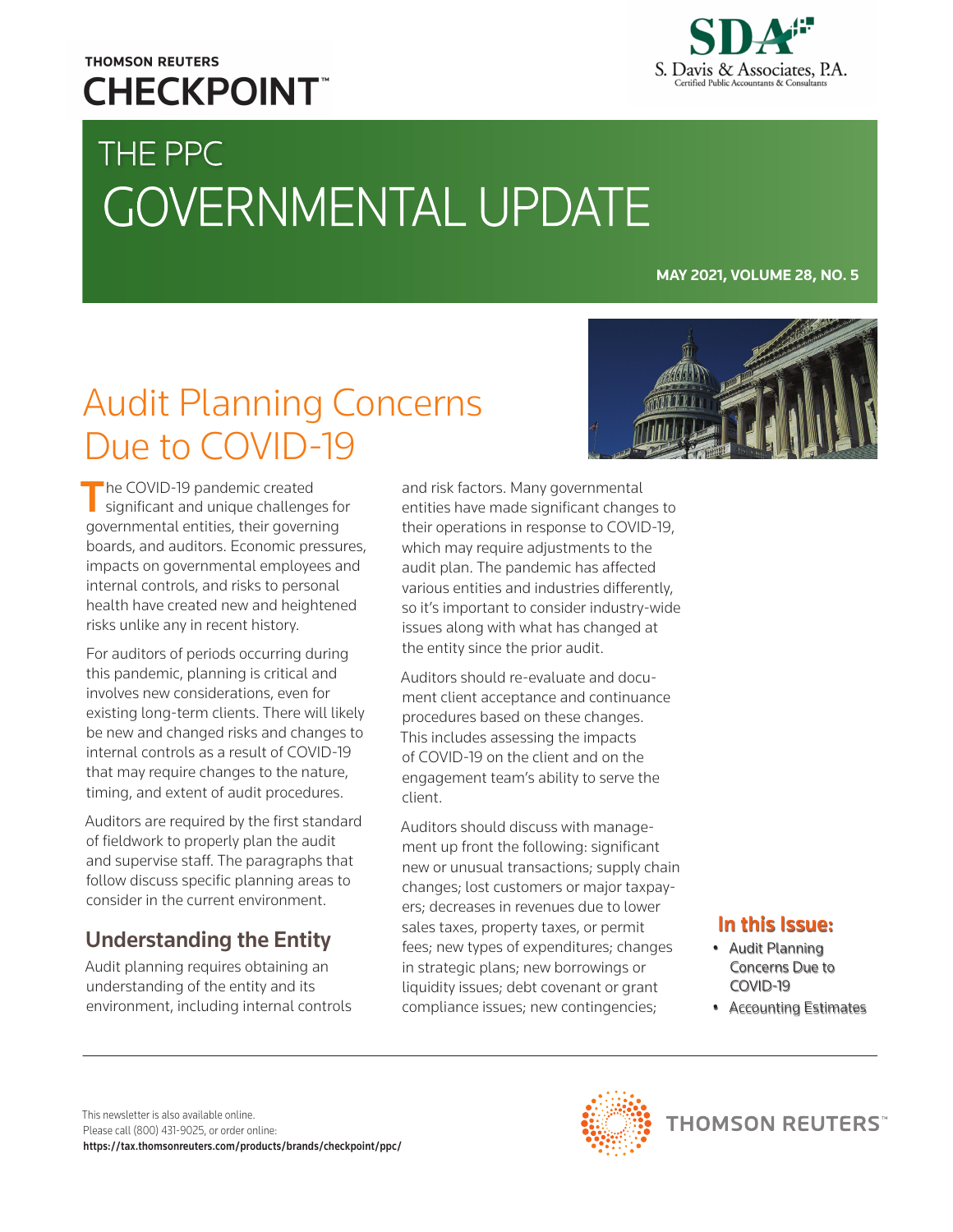litigation changes; new contracts; employee or management turnover; or system changes.

#### Practical Consideration:

*PPC's Guide to Audits of Local Governments,* at [ALG-CX-6.3](https://checkpoint.riag.com/app/main/externalDoc?usid=668do1ceee&DocID=iPPCALG%3A2021f7734317af54c39&docTid=T0PPCALG%3A2021f7734317af54c39-1&feature=ttoc&lastCpReqId=2cd079), "COVID-19 Audit Considerations," provides a checklist and discussion of COVID-19-related audit issues.

#### Risk Assessment

Auditors need to evaluate the potential for increased risks of material misstatements to the financial statements and how management has assessed the impacts of COVID-19. In addition to the risks discussed above related to changes in the entity, the following are other areas to consider as part of the overall risk assessment:

*Fraud Risk.* Fraud risk is heightened because of the pandemic. Many entities are struggling financially, so there are more operational and liquidity pressures on management and employees. In addition, closures and shutdowns and employee furloughs and terminations put new pressures on the workforce and can create new opportunities and incentives to commit fraud. Auditors should refer to the requirements of AU-C 240 and consider the need to change audit procedures to address changes in internal controls relating to fraud risks.

*Remote Working.* Remote working by both client personnel and auditors creates new risks. Access to client personnel and records may have changed since the last audit and may require additional planning and communication. Internal controls over financial reporting have probably changed and need to be evaluated. There are likely new controls and changes to existing controls (like segregation of duties, because of employees working remotely, furloughs, or terminations) to be evaluated, documented, and tested.

*Cybersecurity Risks.* Governmental entities have increasingly become the targets of cyber incidents, including ransom demands. Many clients have transitioned more data to the cloud to facilitate working remotely, among other reasons. As part of planning, auditors should identify and assess the potential risks of material misstatement to the financial statements from cybersecurity risks and adjust the audit plan to test internal controls that mitigate those risks.

*Accounting Issues.* Areas of increased accounting risk that may require different audit planning as a result of the pandemic include the following: capital asset impairment, management estimates, timing/cutoff of revenues and expenditures, debt covenant compliance, and investment valuation. As a result of the pandemic,

new disclosures may be required for those issues, along with risks and uncertainties and subsequent events. In addition, entities may have implemented new accounting standards that auditors must address, such as fiduciary activities. Going concern may be a new issue for many entities, so auditors should review the requirements of AU-C 570 relating to audit procedures, disclosures, and the audit report. Further, GASBS No. 56 requires financial statement preparers to consider information that may raise substantial doubt for the 12 months after the financial statement date or shortly thereafter (for example, within an additional three months if currently known).

*Compliance with Laws and Regulations.* In assessing risks of material misstatement to the financial statements, auditors should consider the risk of noncompliance with laws and regulations, including new COVID-19 federal awards, such as the CARES Act. The audit plan should include procedures to review the specific compliance requirements and related controls over them to provide reasonable assurance of detecting noncompliance. These procedures include understanding and evaluating how the client is complying with the relevant provisions of laws, regulations, contracts, and grant agreements, along with the accounting for new awards and expenditures.

## Audit Timing

More time may be needed to complete the audit and the audit fee may need to be adjusted in response. In addition to addressing many new audit risks, working and auditing remotely may take more time. Clients working remotely may be less available, less engaged, and have less of a sense of urgency about the audit. The engagement team may have more difficulty accessing client records and obtaining needed information, may be less productive, and the work may take longer. It's important to set expectations about audit timing with the client before and revisit them during the audit. If extensions or waivers are needed from financial statement users, they should be planned for in advance.

Auditors should review the overall audit timeline and phases of fieldwork up to the completion date with management and get their agreement up front. It may be necessary to schedule regular discussions with the client up front, so everyone is aware of open issues and knows what needs to be done to complete the audit.

## Information Technology Issues

The audit plan should incorporate any needed changes to the audit team's technology and processes, so they are able to access client data and systems and avoid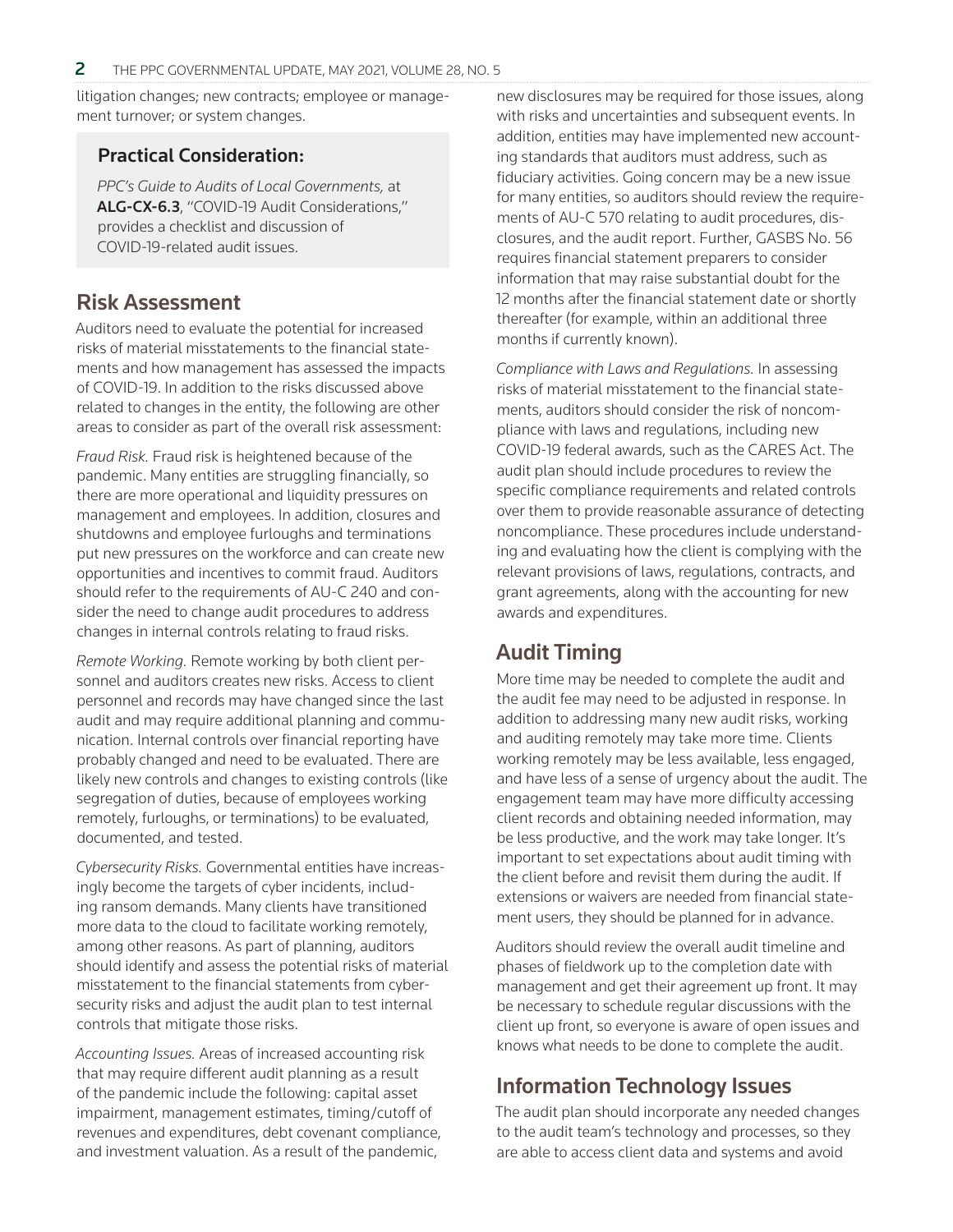delays. Additional precautions may be needed to ensure security and confidentiality of data transmissions and communications with the client and others.

### Changes to Audit Approach

Following are a few specific areas where the auditor may need to alter processes and procedures:

*Communications.* Communications with the client may need to be more frequent and timely because of working remotely. Auditors may need to plan to communicate differently because access to management and the governing body is different and they are under additional demands that could affect their availability due to the pandemic.

New risks and accounting issues affecting the audit plan and timing should be discussed in advance; more may come to the auditor's attention as the audit continues. Frequent communications with management and the board to see how they are addressing new issues that might affect the audit are critical.

#### Practical Consideration:

The PCAOB issued a paper summarizing how audit committees are thinking about the effect of COVID-19 on financial reporting and the audit as they perform their oversight duties. It can be useful for auditors of all types of organizations to consider and is available at https://pcaobus.org/ [Documents/Conversations-with-Audit-Com](https://pcaobus.org/Documents/Conversations-with-Audit-Committee-Chairs-Covid.pdf)mittee-Chairs-Covid.pdf.

*Specific Procedures.* Walkthroughs and internal control tests may be difficult to perform if clients and auditors aren't at the client's locations, requiring more substantive testing. Preliminary analytics of year-over-year actuals and budget-to-actual may produce different results than in prior audits if the current year results have been significantly impacted (negatively or positively) by the economy and the pandemic. Auditors may need to change their audit plan and procedures in response.

If preliminary audit work was already performed, auditors should inquire about changes in internal controls since that time. Where internal controls are relied on, auditors need to evaluate whether they can continue to rely on controls that weren't in place for the full year.

Because of the many new risks and new accounting issues, auditors may—for the first time—need to engage specialists to assist them. These include economists, valuation experts, cybersecurity experts, and fraud specialists. As part of planning, auditors should review

existing and proposed auditing standards relating to use of specialists and consider independence issues.

#### Practical Consideration:

Guidance on using specialists is available at www.ethicsboard.org/publications/ [using-specialists-covid-19-environment](https://www.ethicsboard.org/publications/using-specialists-covid-19-environment).

### Audit Wrap-up Activities

Subsequent event procedures are very important in the current environment. Both recognized and unrecognized events need to be evaluated to make sure they are properly recognized or disclosed in the financial statements. Management representation letters, confirmations, and attorney letters can be delayed because of the current environment, which can delay the audit report. Management representation letters may need to include new representations (going concern, risks and uncertainties, significant estimates, subsequent events) because of the pandemic and this should be discussed with management in advance.

### Modified Audit Opinions

There is a greater potential for issuing a modified audit opinion in the current environment. The auditor may not be able to obtain sufficient appropriate audit evidence, even if it is not within the entity's control due to lockdowns, access to entity records, or employee health issues. There may be material misstatements in the financial statements because accounting policies were not followed, or new standards were not appropriately implemented. There could be incomplete or misleading disclosures relating to risks, estimates, judgments, subsequent events, and material uncertainties as a result of the pandemic, including going concern. Auditors should review the requirements of AU-C 706 and discuss any required modification to the audit report with management as soon as possible.

## Single Audit Implications

For entities subject to single audit requirements, auditors should be aware of the August 2020 OMB Compliance Supplement and the December 2020 Compliance Supplement Addendum.

#### Practical Consideration:

COVID-19 A&A resources are available at www. [aicpa.org/interestareas/frc/covid19.html](https://www.aicpa.org/interestareas/frc/covid19.html) and in *[PPC's Guide to Audits of Local Governments](https://checkpoint.riag.com/app/main/externalDoc?usid=668dq4af56&DocID=iPPCALG%3A2021PPCALG%3A20063697&docTid=T0PPCALG%3A2021PPCALG%3A20063697-1&feature=ttoc&lastCpReqId=3dbdb9)*.

• • •